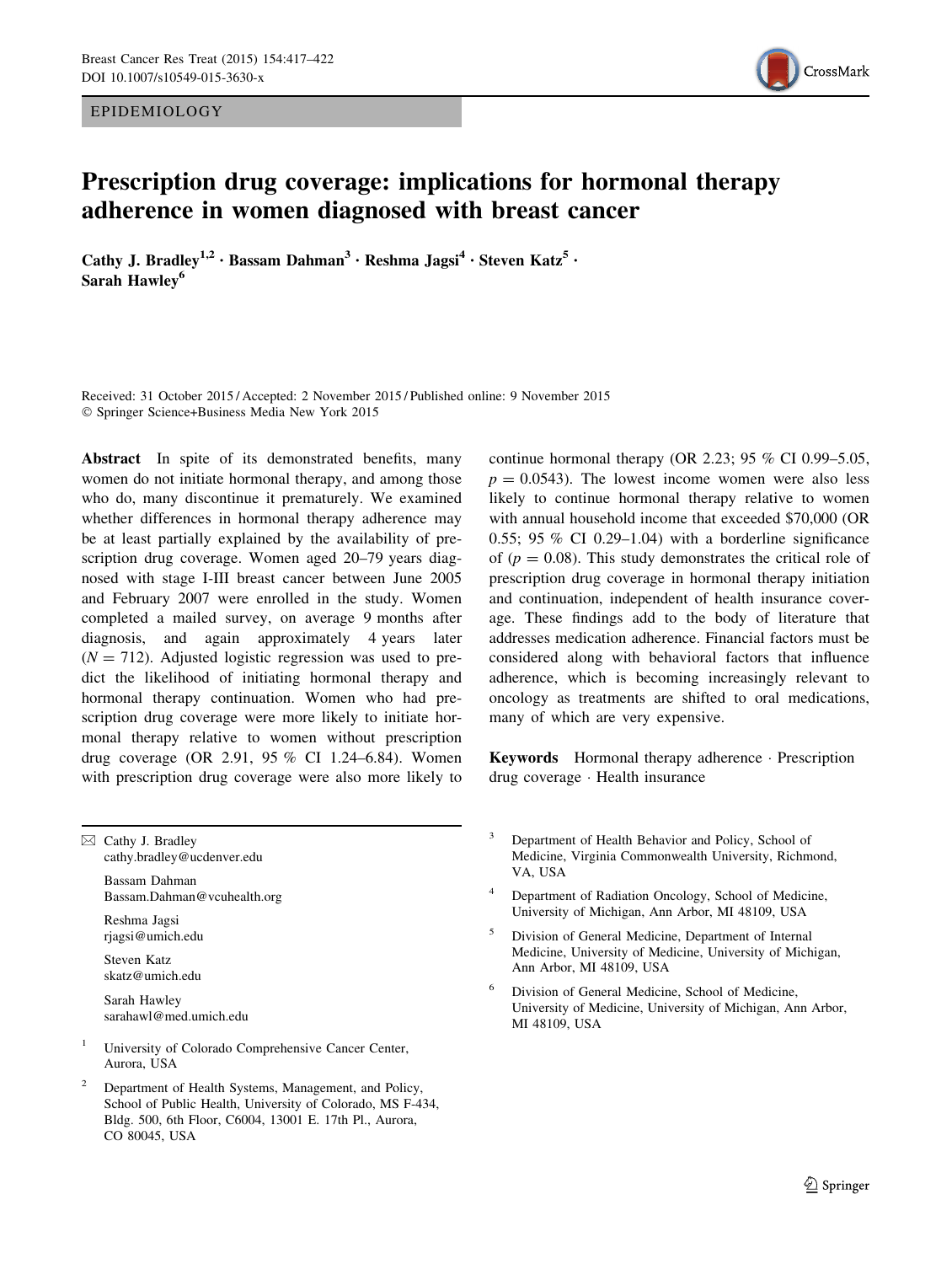# Introduction

Hormonal (endocrine) therapy is an important component of hormone-receptor positive breast cancer treatment. Adherence to hormonal therapy recommendations is shown to prevent breast cancer recurrence and improve survival [\[1–4](#page-5-0)]. These medications can result in a 50 % reduction in breast cancer recurrence in women at high risk for recurrence [[5\]](#page-5-0). However, in spite of its demonstrated benefits, many women do not initiate hormonal therapy, and among those who do, many discontinue it before the full 5–10 years recommended following surgery for breast cancer [[6–9\]](#page-5-0).

Women who fail to initiate hormonal therapy or discontinue it prematurely are at considerably greater risk for recurrence than women who follow prescribed guidelines. Reasons for failing to initiate or discontinue hormonal therapy include side effects such as fatigue, hot flashes, vaginal dryness or discharge, and mood swings [\[6](#page-5-0)]. However, non-adherence to hormonal therapy recommendations is also associated with factors such as age [\[10\]](#page-5-0), race, socioeconomic status, and health insurance [[7,](#page-5-0) [10–13](#page-5-0)].

How health insurance and specifically, prescription drug coverage, influences hormonal therapy adherence is unclear. For example, some studies indicate that Medicaid insurance, which usually has generous prescription drug coverage, increases the likelihood of hormonal therapy initiation [[10\]](#page-5-0); other studies have shown a negative relationship between Medicaid and hormonal therapy adherence [[11\]](#page-5-0). Uninsured women's patterns of adherence are unknown, although studies of outcomes including recurrence and survival among uninsured women indicate generally unfavorable trends [\[14\]](#page-5-0). We hypothesize that differences in hormonal therapy adherence may be at least partially explained by the availability of prescription drug coverage. We focus on prescription drug coverage as opposed to health insurance in general since plans vary in prescription drug benefits. Findings from this study have important implications given the vigorous debates at a national level about health insurance benefits and pre-scription drug coverage [\[15](#page-5-0)] balanced against concerns about drug costs and adherence to potentially life-saving therapies.

## Study population

This study was part of a larger study conducted on a longitudinal cohort of women diagnosed with breast cancer in metropolitan Los Angeles and Detroit. Women aged 20–79 years diagnosed with stage 0-III breast cancer between June 2005 and February 2007, as reported to the National Cancer Institute's Surveillance, Epidemiology,

and End Results (SEER) population-based program registries in those regions were identified and approached for study participation. Methods for sample selection and data collection are published elsewhere [\[16–18](#page-5-0)]. Women completed a mailed survey, on average 9 months after diagnosis, and again approximately 4 years later. Responses to the baseline and follow-up surveys were combined into a single dataset, into which clinical data from SEER was merged.

A total of 1536 women were completed both surveys. In order to select a sample appropriate to study hormonal therapy use, we excluded women who were not eligible for hormonal therapy. These women had invasive disease  $(n = 381)$ , had negative or unknown ER and/or PR receptor status ( $n = 307$ ), or had experienced a recurrence  $(n = 41)$ . We also excluded women who had incomplete data on prescription drug coverage  $(n = 11)$  and a handful of women with missing data on demographic information  $(n = 10)$ , leaving 712 women in the analytic sample.

## Hormonal therapy and prescription drug coverage

The outcome variables were 'initiated hormonal therapy' and 'hormonal therapy continuation at the second interview.' Women were considered to have initiated hormonal therapy if they responded affirmatively to either of these follow-up interview questions: "Have you taken any of the following hormonal breast cancer medicines in the past week: Exemestane (Aromasin); Letrozole (Femara);Tamoxifen (Nolvadex); Anastrazole (Arimidex)?'' or ''Have you ever taken any of the following hormonal breast cancer medicine such as Exemestane (Aromasin), Letrozole (Femara), Tamoxifen (Nolvadex), or Anastrazole (Arimidex)?'' Among those women who initiated hormonal therapy, those who responded ''yes'' to having taken hormonal breast cancer medicines in the past week were considered as 'continuing hormonal therapy at the second interview.' We recorded whether patients had prescription drug coverage as a dichotomous variable.

## Control variables

Patient demographic variables were also included the analysis. Race/ethnicity was categorized as White, African American, Latina/Spanish-speaking, Latina/English-speaking or other. Age at the time of diagnosis was entered into the model as a continuous variable. We controlled for education (less than a high school degree, high school diploma or GED, some college or technical school, college graduate), marital status (married/partnered or divorced, separated, or widowed, and never married), employment status (working or not working), annual household income (less than \$40,000, \$40,000 to \$69,999, and greater than \$70,000 or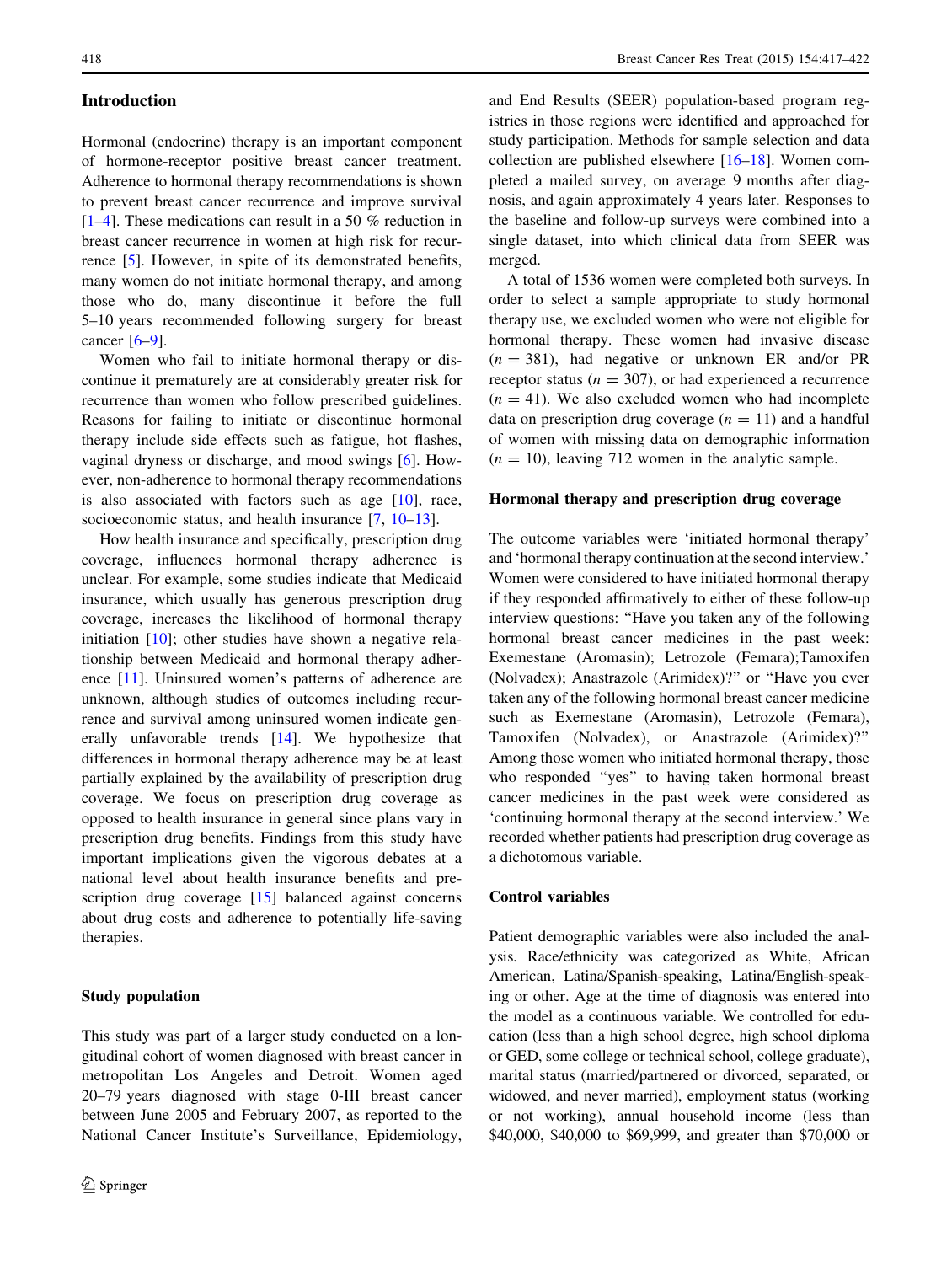'missing'), cancer stage (I, II, or III). We also included whether women were identified from the Los Angeles or the Detroit SEER registries.

# Statistical analysis

The sample characteristics were analyzed descriptively by whether the woman reported having prescription drug coverage at the follow-up survey. Statistically significant differences in the means of continuous normally distributed variables were tested using t tests. Statistical significance of categorical differences (e.g., race, education, marital, employment status) between women with and without prescription drug coverage was determined using Chisquare tests.

We estimated adjusted logistic regression models to measure the relationship between pre-specified independent variables of prescription drug coverage, patient demographic characteristics, cancer stage, and hormonal therapy initiation and continuation. Because having health insurance is positively correlated with having prescription drug coverage, we estimated two sets of models, one that included insurance coverage and another that excluded health insurance coverage. We use self-reported insurance status reported at the first and second interview to create a variable that reflected whether women remained continuously insured (either publicly or privately insured or 'other'), changed insurance status (gaining insurance, changing from private to public or public to private), or became uninsured and remained so at the time of the second interview. We do not capture periods of uninsurance or a change in a specific policy, but instead have information on the general category of health insurance coverage (public including Medicaid and Medicare, private whether through an employer or purchased policy, a small number of 'other,' and uninsured). The estimated odds ratios were virtually unchanged with the addition of these variables (results not shown). Therefore, we report only the results from parsimonious models. We report odds ratios (OR) and 95 % confidence intervals (CI). All analyses were conducted using SAS, version 9.4 and were weighted using survey procedures to account for differential probabilities of sampling and non-response. The study was approved by Institutional Review Boards at the University of Michigan, University of Southern California, and Wayne State University.

# Results

Table [1](#page-3-0) reports the sample characteristics by whether women had prescription drug coverage. A higher percentage of women with prescription drug coverage initiated and more women continued hormonal therapy at the time of the second interview. Nearly all women with prescription drug coverage initiated hormonal therapy (90 %). At the time of the second survey (approximately 4 years later), 81 % of women with prescription drug coverage were still taking hormonal therapy, whereas only 66 % of the women without prescription drug coverage continued taking hormonal therapy.

Table [2](#page-4-0) reports results from adjusted logistic regression models that predict the likelihood of initiating and discontinuing hormonal therapy. Women who had prescription drug coverage were more likely to initiate hormonal therapy relative to women without prescription drug coverage (OR 2.91, 95 % CI 1.24–6.84). Women with prescription drug coverage were also more likely to continue hormonal therapy (OR 2.23; 95 % CI 0.99–5.05,  $p = 0.0543$ .

Annual household income was also associated with hormonal therapy initiation. Women with an annual household income below \$40,000 were much less likely to initiate hormonal therapy (OR 0.39; 95 % CI 0.18, 0.83). Likewise, the lowest income women were less likely to continue hormonal therapy relative to women with annual household income that equaled or exceeded \$70,000 (OR 0.55; 95  $%$  CI 0.29–1.04) with a borderline significance of  $(p = 0.08)$ .

English-speaking Latinas were more likely to initiate therapy than white patients (OR 2.39, 95  $%$  CI 1.10–5.19). However, this difference was not significant when adjusted for the multiple testing of pairwise comparisons between all racial and ethnic groups.

## **Conclusions**

We found a strong positive relationship between hormonal therapy initiation and prescription drug coverage. A similar relationship was observed for hormonal therapy continuation. Emerging evidence indicates that the out-of-pocket costs of cancer treatment impose a significant burden on cancer patients [\[19](#page-5-0)]. A prior published study further suggested that higher prescription drug co-payments are associated with hormonal therapy non-compliance [\[20](#page-5-0)]. We add to this literature by jointly examining patient characteristics, health insurance coverage, and prescription drug coverage in a racially diverse sample drawn from a population-based registry. Studies of low-income uninsured and Medicaid insured women are often drawn from teaching hospitals or safety net settings [[21\]](#page-5-0), whereas studies of prescription drug coverage are drawn from claims data of privately insured individuals where the effect of having private insurance, which can greatly reduce total financial burden, cannot be disentangled from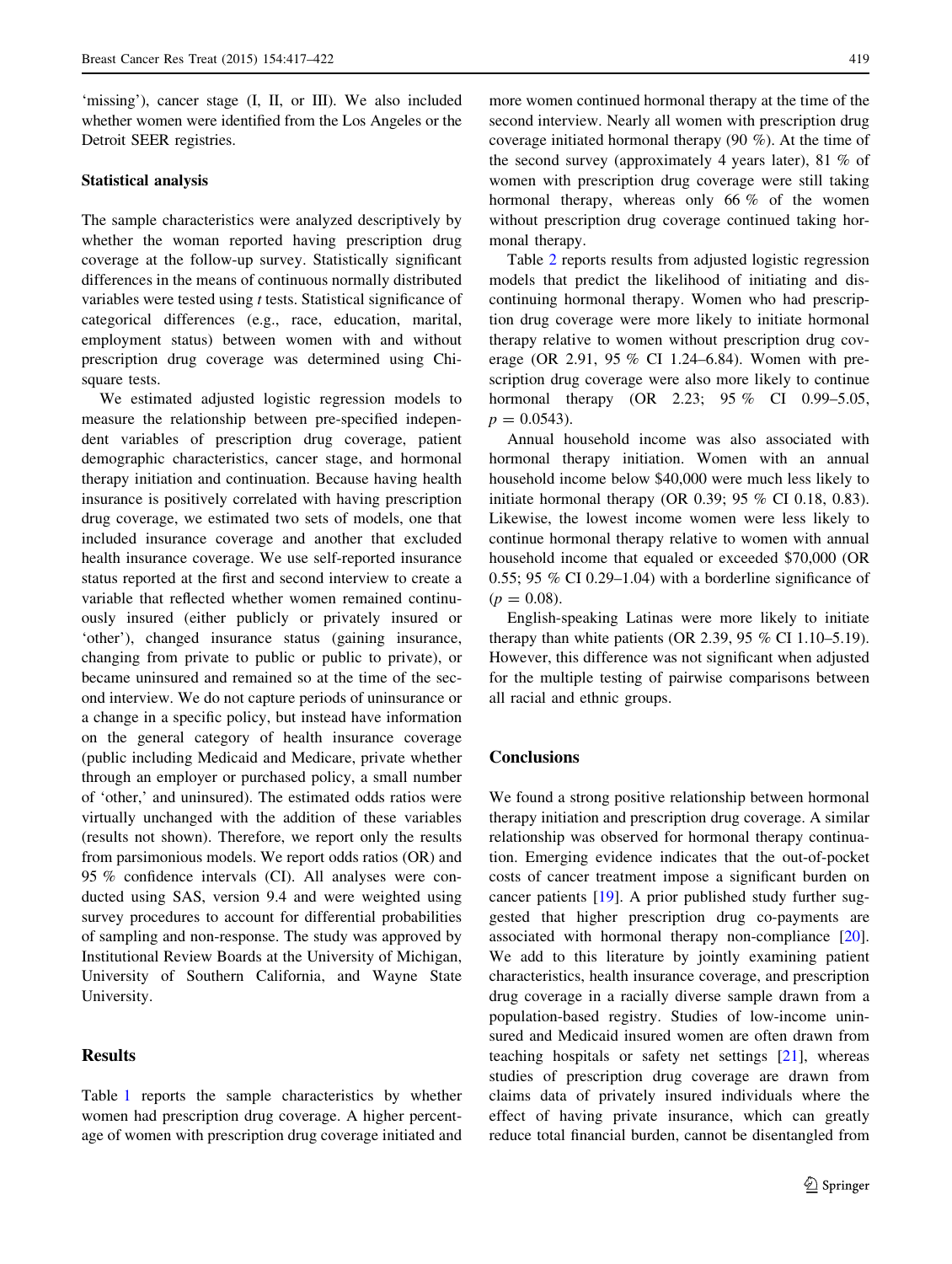<span id="page-3-0"></span>

|  | <b>Table 1</b> Descriptive statistics by prescription drug coverage $(N = 712)$ |  |  |  |  |  |  |  |  |  |
|--|---------------------------------------------------------------------------------|--|--|--|--|--|--|--|--|--|
|--|---------------------------------------------------------------------------------|--|--|--|--|--|--|--|--|--|

|                                  | Prescription drug coverage<br>673 |               | No prescription drug coverage | Total $N$<br>712 |               |
|----------------------------------|-----------------------------------|---------------|-------------------------------|------------------|---------------|
| Total N                          |                                   |               | 39                            |                  |               |
|                                  | $\cal N$                          | $\%$          | $\overline{N}$                | $\%$             |               |
| Hormonal therapy                 |                                   |               |                               |                  |               |
| Initiation**                     | 606                               | 90.04         | 32                            | 82.05            | 638           |
| Discontinued**                   | 117                               | 19.31         | 11                            | 34.38            | 128           |
| Continued**                      | 489                               | 80.69         | 21                            | 65.62            | 510           |
| Age, Mean (SD)                   | 673                               | 57.67 (11.40) | 39                            | 57.44 (10.81)    | 57.66 (11.37) |
| Race/ethnicity                   |                                   |               |                               |                  |               |
| Latina, Spanish speaking         | 78                                | 11.59         | 3                             | 7.69             | 81            |
| Latina, English speaking         | 94                                | 13.97         | $\overline{c}$                | 5.13             | 96            |
| Black                            | 118                               | 17.53         | 9                             | 23.08            | 127           |
| White                            | 376                               | 55.87         | 22                            | 56.41            | 398           |
| Other                            | $\tau$                            | 1.04          | 3                             | 7.69             | 10            |
| Education                        |                                   |               |                               |                  |               |
| Less than a high school degree   | 106                               | 15.75         | 3                             | 7.69             | 109           |
| High school graduate or G.E.D    | 131                               | 19.47         | 13                            | 33.33            | 144           |
| Some college or technical school | 230                               | 34.18         | 16                            | 41.03            | 246           |
| College graduate                 | 206                               | 30.61         | 7                             | 17.95            | 213           |
| Marital status*                  |                                   |               |                               |                  |               |
| Married/partnered                | 407                               | 60.48         | 21                            | 53.85            | 428           |
| Not married/partnered            | 266                               | 39.52         | 18                            | 46.15            | 284           |
| Employment status                |                                   |               |                               |                  |               |
| Not working                      | 279                               | 41.46         | 21                            | 53.85            | 300           |
| Working                          | 394                               | 58.54         | 18                            | 46.15            | 412           |
| Annual household income**        |                                   |               |                               |                  |               |
| Less than \$40,000               | 208                               | 30.91         | 19                            | 48.72            | 227           |
| \$40,000 to \$69,999             | 131                               | 19.47         | 8                             | 20.51            | 139           |
| \$70,000 or greater              | 221                               | 32.84         | 3                             | 7.69             | 224           |
| Do not know/Refused/Missing      | 113                               | 16.79         | 9                             | 23.08            | 122           |
| Location                         |                                   |               |                               |                  |               |
| Los Angles                       | 366                               | 54.38         | 18                            | 46.15            | 384           |
| Detroit                          | 307                               | 45.62         | 21                            | 53.85            | 328           |
| Cancer stage                     |                                   |               |                               |                  |               |
| Stage I                          | 354                               | 52.60         | 20                            | 51.28            | 374           |
| Stage II                         | 235                               | 34.92         | 16                            | 41.03            | 251           |
| Stage III                        | 84                                | 12.48         | 3                             | 7.69             | 87            |

Chi square test for statistically significantly categorical differences from having prescription drug coverage at \*p  $\lt$  0.10; \*\* p $\lt$  0.05; \*\*\*  $p < 0.01$ 

the prescription drug benefit. The present analysis overcomes these limitations.

The number of oral medications used in oncology is rapidly increasing, making issues regarding adherence, and compliance all the more relevant. This study adds to the body of literature addressing these topics in two ways. Our results demonstrate that prescription drug coverage plays an important role in hormonal therapy initiation and continuation. Moreover, our findings suggest that the prescription drug benefit has an influence on hormonal therapy initiation and continuation, independent of health insurance coverage. Therefore, prescription drug benefits factor into medication adherence, even among insured populations.

Nationally, coverage for prescription medications is the subject of robust debate. The Affordable Care Act (ACA)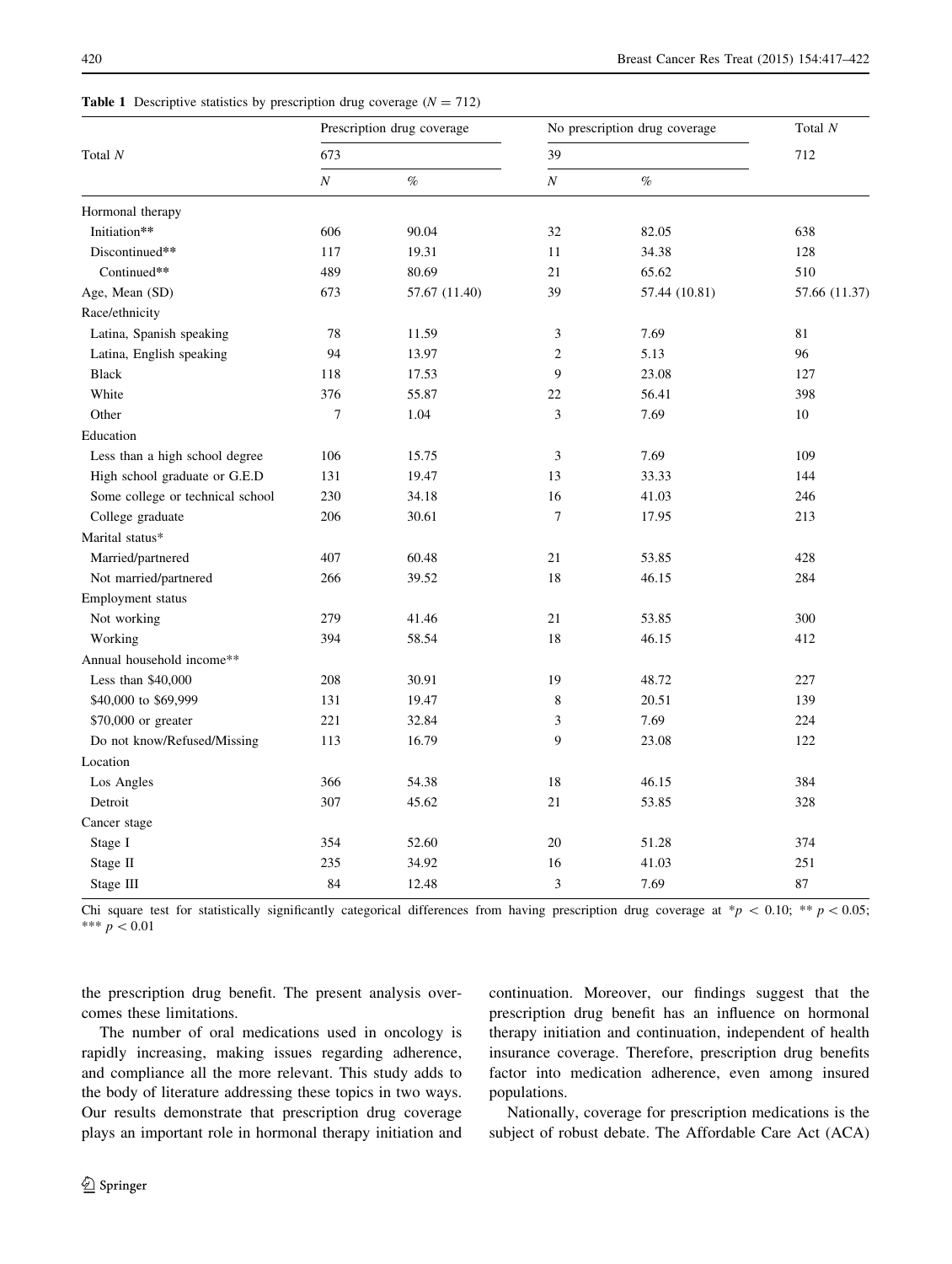<span id="page-4-0"></span>Table 2 Multivariable models of hormonal therapy initiation and continuation, OR and 95 % CI

| Ν                              | Initiation<br>712       | Continuation<br>$638^{8}$ |
|--------------------------------|-------------------------|---------------------------|
| Prescription drug coverage     |                         |                           |
| Yes                            | $2.91$ (1.24, 6.84)**   | $2.23$ (0.99, 5.05)*      |
| No                             | Reference               | Reference                 |
| Age                            | $0.98$ $(0.95, 1.00)$ * | 1.00(0.98, 1.02)          |
| Race                           |                         |                           |
| Latina, Spanish speaking       | 1.75(0.73, 4.20)        | 1.03(0.49, 2.16)          |
| Latina, English speaking       | $2.39$ (1.10, 5.19)**   | 1.47(0.79, 2.71)          |
| <b>Black</b>                   | 1.65(0.76, 3.56)        | 0.68(0.39, 1.19)          |
| Other                          | 7.15 (0.35, 144.35)     | 1.42(0.29, 7.06)          |
| White                          | Reference               | Reference                 |
| Education                      |                         |                           |
| Less than a high school degree | $0.75$ $(0.32, 1.75)$   | 0.82(0.38, 1.75)          |
| High school graduate           | $2.14(0.91, 5.06)^*$    | $0.68$ $(0.36, 1.28)$     |
| Some college                   | 0.89(0.47, 1.67)        | 0.76(0.44, 1.32)          |
| College graduate               | Reference               | Reference                 |
| Marital status                 |                         |                           |
| Not married or partnered       | 1.33(0.78, 2.28)        | 0.72(0.46, 1.12)          |
| Married/partnered              | Reference               | Reference                 |
| Employment                     |                         |                           |
| Working                        | 0.88(0.51, 1.53)        | 1.12(0.71, 1.76)          |
| Not working                    | Reference               | Reference                 |
| Location                       |                         |                           |
| Los Angeles                    | 0.92(0.50, 1.69)        | 0.99(0.60, 1.65)          |
| Detroit                        | Reference               | Reference                 |
| Cancer stage                   |                         |                           |
| П                              | 1.04(0.63, 1.72)        | 1.10(0.73, 1.67)          |
| Ш                              | 1.58(0.71, 3.51)        | $2.22$ $(1.12, 4.40)$ **  |
| I                              | Reference               | Reference                 |
| Household income               |                         |                           |
| Less than $$40,000$            | $0.39(0.18, 0.83)$ **   | $0.55(0.29, 1.04)^*$      |
| \$40,000 to \$69,999           | 1.12(0.49, 2.56)        | 0.73(0.39, 1.38)          |
| Do not know/Refused/Missing    | 0.60(0.27, 1.30)        | $0.57(0.29, 1.11)*$       |
| \$70,000 or greater            | Reference               | Reference                 |

OR odds ratio, CI confidence interval

Statistically significant \*  $p < 0.10$ ; \*\*  $p < 0.05$ ; \*\*\*  $p < 0.01$ 

 $\&$  Sample excludes 74 women who did not initiate hormonal therapy

is gradually lowering the out-of-pocket costs for prescription drugs by offering subsidies to low-income adults and other subsidies that reduce beneficiary coinsurance [\[22](#page-5-0)]. Similarly, other ACA provisions such as those to limit cost sharing and out-of-pocket costs may also be important in reducing costs incurred by insured individuals. Given the findings of the current study, these changes may ultimately increase compliance with hormonal therapy recommendations for breast cancer patients.

Our study has a number of strengths including a sample drawn from a population-based registry, inclusion of uninsured women, racial, and ethnic diversity, and its longterm follow-up period. The study has limitations as well. First, the data are self-reported. We did not have information from medical records or prescription drug claims to verify whether women complied with recommendations. Second, we do not have information on the amount of copayments women were required to pay for hormonal therapy. Third, the study sample, although populationbased, was drawn from the Detroit and Los Angeles metropolitan areas and therefore the results may not be generalizable.